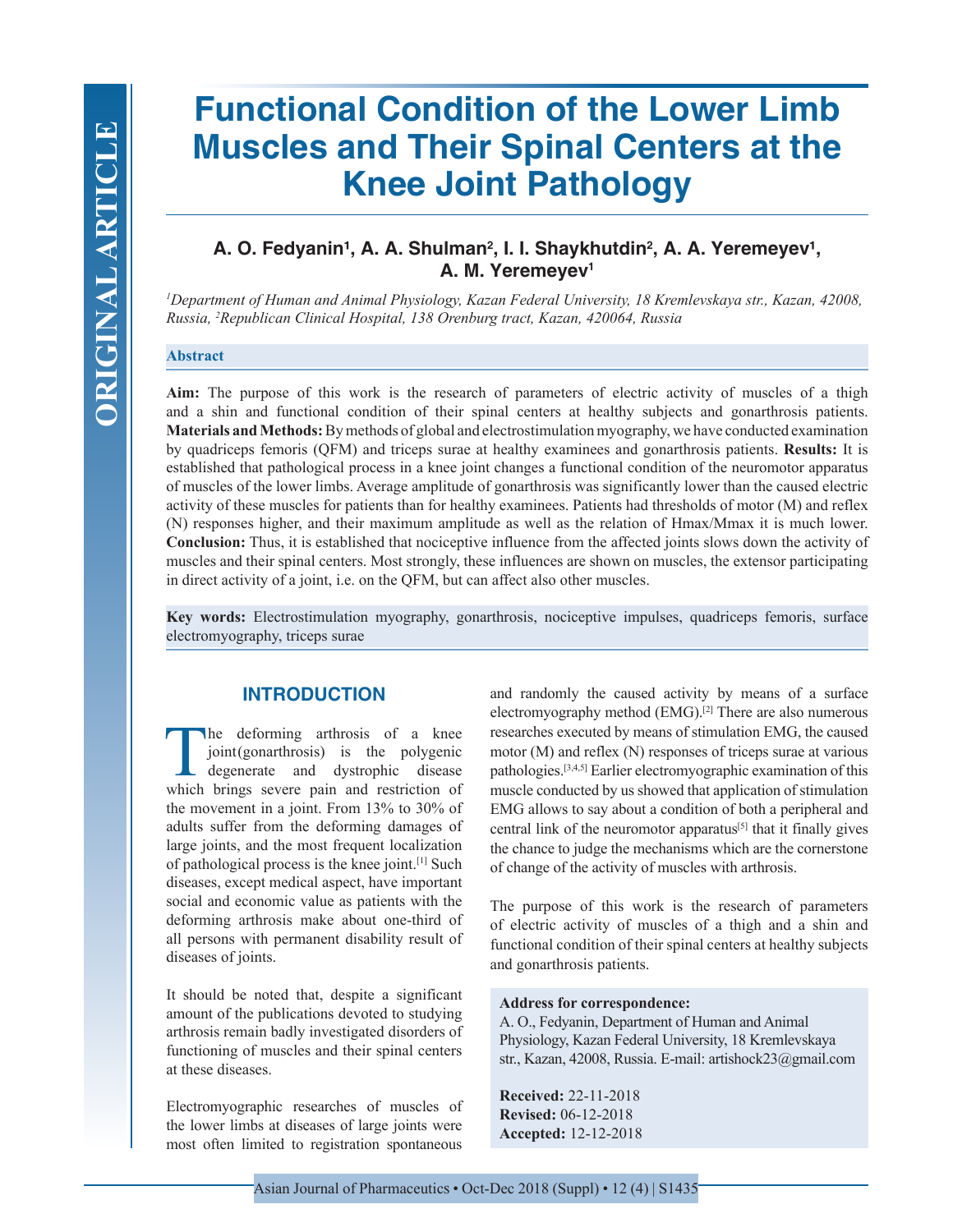#### **RESEARCH MATERIALS AND METHODS**

Twenty-seven healthy examinees of volunteers and 30 patients with a right-hand gonarthrosis from their informed consent were participated in a research. The age of the examined people of a different floor was from 20 to 65 years. At inspection by quadriceps femoris (QFM), examinees were in a prone position on a back and at inspection of triceps surae muscle (TSM) lying on a stomach. All procedures of research are performed with respect for the relevant bioethical standards.

The electric activity (EA) was taken away by means of silver superficial bipolar electrodes with an area of plates of 25 mm2 from thigh rectus muscle and the medial and lateral heads of the quadriceps muscle (QFM) as well as from a soleus muscle and medial and lateral heads forming triceps surae (TGM). The research was conducted in two modes: At rest and at the maximum muscular contraction. The average amplitude and EA frequency were determined.

The caused electric responses of the surveyed muscles were registered. Electric stimulation was carried out by means of a monopolar superficial electrode. It was placed in projections of femoral and tibial nerves, respectively, in inguinal area (groin area) and a popliteal fossa. The square wave pulses (duration of 1 ms) which were applied once every 10 s were used for stimulation. The stimulus strength varied from 10 to 150 volts. Defined a threshold of emergence (threshold), the latent period (latency), duration (duration) of motor and reflex responses, the relation of the maximum amplitudes of H/M ratio (H/M ratio). For electromyographic testing used research installation on the basis of an electromiograph of "Neurosoft, model MVP-4, Ivanovo" ("Neurosoft" (Neurosoft, model MVP-4, Ivanovo, Russia). The EA parameters registered on the right leg of patients with a right hand gonarthrosis compared to the parameters received on the right leg of healthy examinees. The difference between the EA parameters registered at healthy and sick people was expressed as a percentage and defined the reliability of distinctions by t-criterion of student's *t*-test for in pairs not connected option.

#### **RESULTS**

At healthy examinees and gonarthrosis patients, background EA in muscles of a thigh and shin was absent. At any tension of muscles in them, the expressed EA was registered. Average frequency of biopotentials in different heads of the studied muscles significantly did not differ at healthy and sick people and averaged for QFM 202.7  $\pm$  31.8 imp/s and for TGM -  $243.7 \pm 21.8$  imp/s. The minimum EA in thigh QFM as in healthy and sick examinees is found in a direct muscle [Table 1]. At patients, the average amplitude of EA in all heads of QFM was significantly lower than at healthy [Table 1].

The maximum amplitude randomly was registered by the caused EA at healthy examinees in a medial head of TGM [Table 1]. The decrease in amplitude of EA at patients but which was less expressed than in thigh QFM is here too noted, and authentically amplitude decreased only in its medial head [Table 1].

M-responses in TGM at healthy and sick gonarthrosis people arose practically with the identical latent period which averaged  $4.4 \pm 0.3$  ms. Duration of motor responses was also almost identical at all surveyed and on average equaled  $11.9 \pm 0.7$  ms. Healthy examinees have a threshold power of irritation causing that the motor answer was almost identical in all heads and averaged  $58.0 \pm 4.6$  B (V). At gonarthrosis patients, thresholds of the emergence of M-responses were significantly higher and differed in different heads [Figure 1]. M-responses with the maximum amplitude at healthy people are registered in a medial gastrocnemius muscle. At patients, reliable decrease in amplitude of motor responses in all heads of TGM of a shin [Figure 2] is noted.

Reflex responses of TGM of a shin were registered at all surveyed; their latent period equaled on average  $27.5 \pm 1.1$  ms and duration  $10.5 \pm 1.1$  ms. Healthy people had almost identical threshold of the emergence of H-reflexes in different heads and made, on average  $62.5 \pm 4.3$  V.U of patients the threshold of the H-reflexes authentically raised in a soleus muscle and a medial head of TGM [Figure 1]. Reflex responses of the maximum amplitude at all surveys are registered in a lateral head of TGM. At patients, a reliable decrease in amplitude of H-reflexes [Figure 2] is noted. The relation of the maximum amplitude of the H-reflexes to the maximum amplitude of the H/M ratio at healthy examinees differed in different heads of TGM. At patients, a reliable decrease in H/M ratio max was noted in a lateral head of TGM and a soleus muscle [Figure 3].

| Table 1: Average amplitude of EA (a) of QFM and TSM in healthy subjects and gonarthrosis patients |                 |                     |                 |                   |                 |                              |            |
|---------------------------------------------------------------------------------------------------|-----------------|---------------------|-----------------|-------------------|-----------------|------------------------------|------------|
| Average<br>Amplitude                                                                              | <b>Healthy</b>  | <b>Gonarthrosis</b> | <b>Healthy</b>  | Gonarthrosis      | <b>Healthy</b>  | <b>Gonarthrosis</b>          | <b>QFM</b> |
| A (MV)                                                                                            | Medial heads    |                     | Lateral heads   |                   | Rectus muscle   |                              |            |
|                                                                                                   | $0.24 \pm 0.05$ | $0.09 \pm 0.12^*$   | $0.26 \pm 0.04$ | $0.09 + 0.02*$    | $0.16 \pm 0.02$ | $0.05 \pm 0.01*$             |            |
| A (MV)                                                                                            | Medial heads    |                     | Lateral heads   |                   | Soleus muscle   |                              | <b>TSM</b> |
|                                                                                                   | $0.42 \pm 0.07$ | $0.20 \pm 0.09^*$   | $0.20 \pm 0.08$ | $0.17 \pm 0.03^*$ | $0.25 \pm 0.18$ | $0.27 \pm 0.14$ <sup>*</sup> |            |

EA: Electrical activity, QFM: Quadriceps femoris, TSM: Triceps surae muscle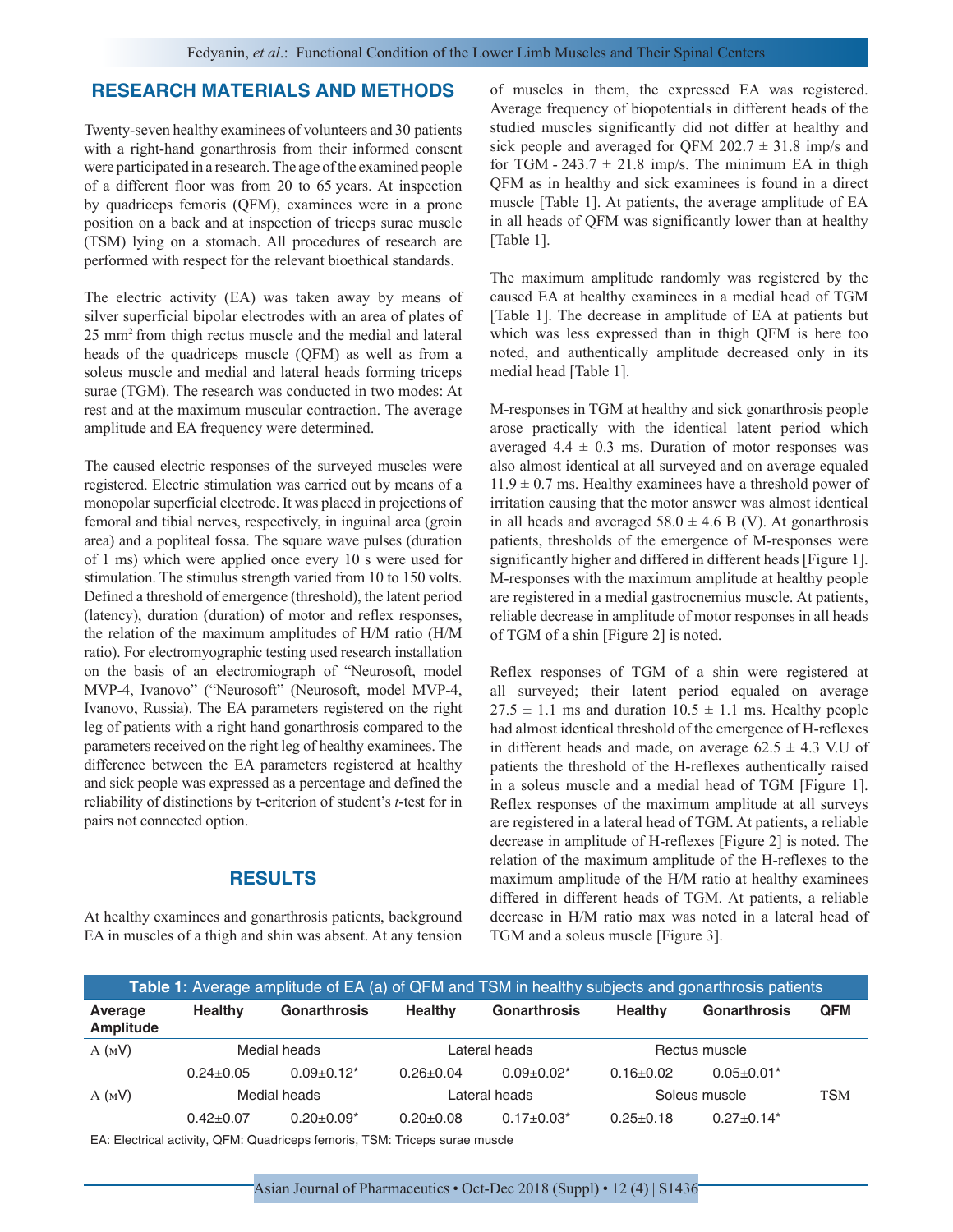

**Figure 1:** Thresholds of H-and M-responses in patients with gonarthrosis normalized by the values recorded in the healthy (control) subjects. Ordinate axis - threshold of reflex and motor responses, recorded in the triceps surae (medial, lateral heads, and soleus muscle) and the quadriceps femoris (medial, lateral heads, and rectus muscle). Data are shown as a percentage in relation to the control values, taken as of 100%. The black columns - the H-reflex and light - the M-response. TSM - triceps surae muscle, QFM - quadriceps femoris. The dashed line - control. \*Reliability, *r* < 0.05



**Figure 2:** Maximum amplitude of H-and M-responses in patients with gonarthrosis normalized by the values, recorded in the healthy (control) subjects. Ordinate axis - maximum amplitude of reflex and motor responses, recorded in the triceps surae (medial, lateral heads, and soleus muscle) and the quadriceps femoris (medial, lateral heads, and rectus muscle). Other symbols as in Figure 1



**Figure 3:** H/M ratio in patients with gonarthrosis normalized by the values, recorded in the healthy (control) subjects. Ordinate axis - H/M ratio, detected in the triceps surae (medial, lateral heads, and soleus muscle) and the quadriceps femoris (medial, lateral heads, and rectus muscle). Other symbols as in Figure 1

At irritation of a femoral nerve in inguinal area in the QFM, motor and reflex responses were also registered. At healthy and sick people, the latent period of emergence of the H/M ratio practically did not differ and in different heads lay ranging from 3.9 ms up to 5.5 ms (on average - 4.7  $\pm$ 0.7 ms). Duration of motor responses in different heads of QFM differed slightly and averaged  $14.9 \pm 1.5$  ms. At healthy people, thresholds of the emergence of M-responses in different heads of QFM significantly did not differ and averaged  $64.4 \pm 6.2$  V.U of sick people; the reliable increase in thresholds of the emergence of motor responses which is most expressed in a lateral head of QFM (rice 1) is noted. At healthy people, responses with the maximum amplitude are registered in a medial head of QFM. At patients, the considerable decrease in the amplitude of M-responses which is most expressed in its medial head is noted.

Reflex responses in the four head to a muscle of a shin were registered only at 60% of healthy people and 40% of gonarthrosis patients. The latent period of their emergence averaged  $20.2 \pm 1.8$  ms, i.e. is reliable less than in TGM. Duration of reflex responses was slightly more than in TGM and on average equaled  $13.2 \pm 1.1$  ms ( $r > 0.05$ ).

The threshold of the emergence of reflex responses at healthy people was almost identical quadriceps in all heads and averaged  $64.8 \pm 5.7$  B, i.e., is approximately equal, registered in TGM. At patients, substantial and reliable increase of thresholds of H-reflexes in all heads of QFM with a maximum in lateral is noted [Figure 1]. Reflex responses with the maximum amplitude are registered at healthy people in a direct muscle of a thigh. At gonarthrosis patients, amplitude of H-reflexes decreased in all heads of QFM [Figure 2]. The greatest decrease in amplitude was noted in a medial head of QFM [Figure 2]. Relation of Hmax/Mmax slightly differed in different heads of QFM. Patients in all heads of QFM have a relation of the maximum amplitudes of H/M ratio which was reliable [Figure 3].

### **DISCUSSION OF RESULTS**

The research is any the caused EA in the four-head and showed to triceps surae that it is significantly lower than sick examinees in QFM. Deep articulate pain which practically is always available at the expressed gonarthrosis is similar in the intensity and mechanisms with visceral.<sup>[6]</sup> It is known that the intensive painful irritation of abdominal organs renders, generally, brake influence on paraspinal muscles of lumbar and abdominal muscles.[7] Apparently, the nociceptive afferentation from the injured joint also has a brake effect on the muscles operating a joint, and this action ambiguously is reflected in different heads of difficult muscles. In the functional relation QFM is a extensor of a shin, TGM is involved in the management of a knee joint much to a lesser extent and can provide its bending. Our results show that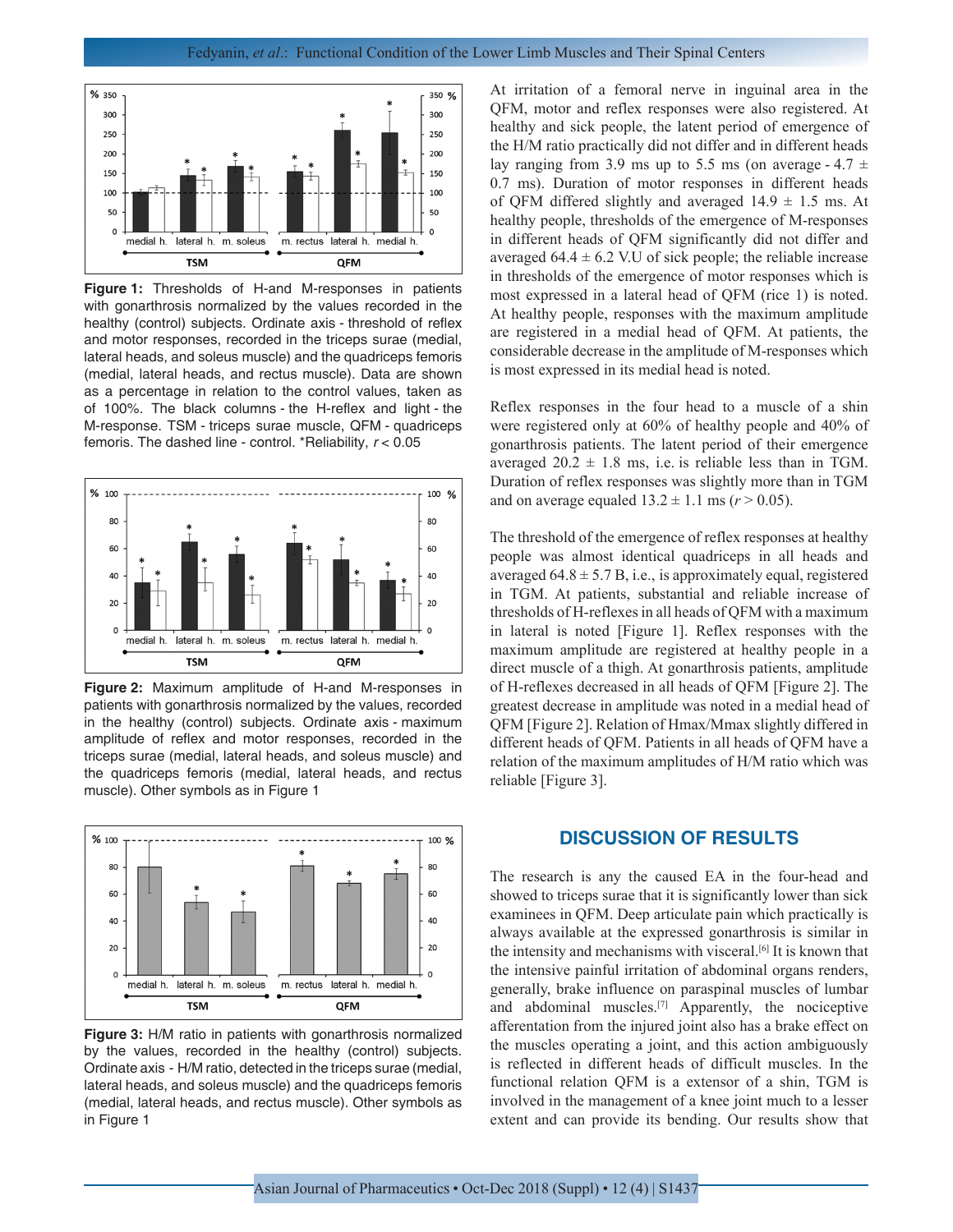the braking caused by nociceptive irritation affects stronger muscles which in the functional relation are more closely tied with the affected joint and are its extensors.

The research of motor (M) and reflex (N) responses of muscles gives the chance to judge as a condition of a peripheral link of the neuromotor apparatus and a condition of the spinal centers.[5,8] A classical object of a research of monosynaptic of reflex responses is the triceps surae . Definition of thresholds of the emergence of H-reflexes and their maximum amplitude allows to define reflex excitability of lumbosacral motoneurons,[9] and the same parameters of the H/M ratio give the chance to judge a condition of the muscle.[10] As we already noted, the quadriceps muscle in this regard is almost not investigated. Meanwhile, this muscle is involved in work of knee and coxofemoral joints. It was revealed that M-responses in different heads of QFM are registered at all examined people. Reflex responses are registered not at all examinees that are probably connected with more expressed brake influences on motor-neurons, the innervating QFM from supraspinal structures. At healthy people, thresholds of the emergence of M-responses in different heads of triceps surae significantly did not differ, and responses with the maximum amplitude are registered in a medial head of TGM. Gonarthrosis patients (except for a medial head of TGM) had thresholds of M-responses authentically above, and their maximum amplitude in all heads of TGM was authentically below. Therefore, inflammatory process in a knee joint slows down activity of all heads of TGM, influencing parameters of electric muscular responses. Giving an assessment of a condition of a peripheral link of the motive device in this case, it is probably better to use the maximum amplitude of motor responses as thresholds of their emergence are rather variable and depend on a depth of a tibial nerve and the correct arrangement of the irritating electrode.

Reflex responses are registered in all heads of TGM both at healthy people and gonarthrosis patients. Patients had thresholds of the emergence of H-reflexes authentically above, and their maximum amplitude is lower than at healthy examinees. The relation of the maximum amplitudes of reflex and motor responses which speaks about a share reflex of the excited motor neurons<sup>[11]</sup> at patients is reliable below. All this demonstrates that the painful impulsation from the affected joint brakes the reflex excitability of a motor kernel of TGM. Besides at pathology of joints of the lower limbs, development of their ischemia and ischemia of the corresponding nerves is possible. Hence, in the work of Zakutansky *et al.*,<sup>[12]</sup> it was shown that sharp ischemia of peripheral axons causes a decrease in amplitude of H-reflexes of a soleus muscle.

At healthy people, thresholds of the emergence of M-responses in all surveyed heads of QFM were approximately identical and did not differ authentically from that, registered in TGM. Patients had a reliable increase in thresholds of motor responses. It can be connected with a decrease in excitability of efferent and with more expressed brake influence of a painful afferentation on motor neurons, innervating these muscles. Healthy people had a maximum amplitude of motor responses of QFM authentically above than at patients. Thus, inflammation of knee joint causes the protective braking of contraction activity by the quadriceps which is most expressed for its medial head. The registered changes of parameters of M-responses in all surveyed muscles at patients with gonarthrosis are probably caused by the desynchronization of categories of motive units caused by nociceptive influence from the injured joint. Besides, it can be connected with the developing atrophy of muscles.[13]

Reflex responses of QFM at gonarthrosis patients are registered by 1.5 times less than at healthy people, thresholds of their emergence are higher, and the maximum amplitude is lower (the most considerable effect is noted in a medial head of QFM). All these are probably connected with the fact that to already available expressed supraspinal braking of a motor kernel of this muscle, brake influence from a zone of the inflamed joint joins. About the same reduction of the relation of the maximum amplitudes of M - and H-reflexes testifies. The braking effect on motor neuron pool of both QFM and TGM can be carried out through the system of afferent of a flexors reflex.[8] Besides, thin afferent fibers on which the nociceptive impulses come to a spinal cord can render presynaptic braking on presynaptic inhibition of the IA afferents, a monosynaptic connected with the motorneurons innervating these muscles.[8,14]

#### **CONCLUSION**

The received results show that nociceptive influence from a zone of the inflamed knee joint has brake character and, in a varying degree, affects a functional condition of all links of the neuromotor apparatus of all muscles which are near it irrespective of their participation in the activity of a joint. Of course, this braking effect is the strongest, it is shown on muscles which in the functional relation are more closely tied with the articulate movements. Such protective braking is shown both on activities of the muscle and on a condition of its spinal centers. At early stages of development of a disease when its obvious symptoms are expressed slightly, inspection by all quadriceps of a thigh (and it is possible, only its medial head) and (or) any of heads of triceps surae by the methods of a global and electrostimulation myography can serve as additional diagnostic reception of identification of gonarthrosis. Thus, at treatment of arthrosis of large joints, correction of violations of the functioning of the neuromuscular device as at the peripheral and central levels is necessary.

#### **REFERENCES**

1. Okorokov A, Bazeko N. Deforming Osteoarthrosis. Moscow: Med. lit.; 2003.